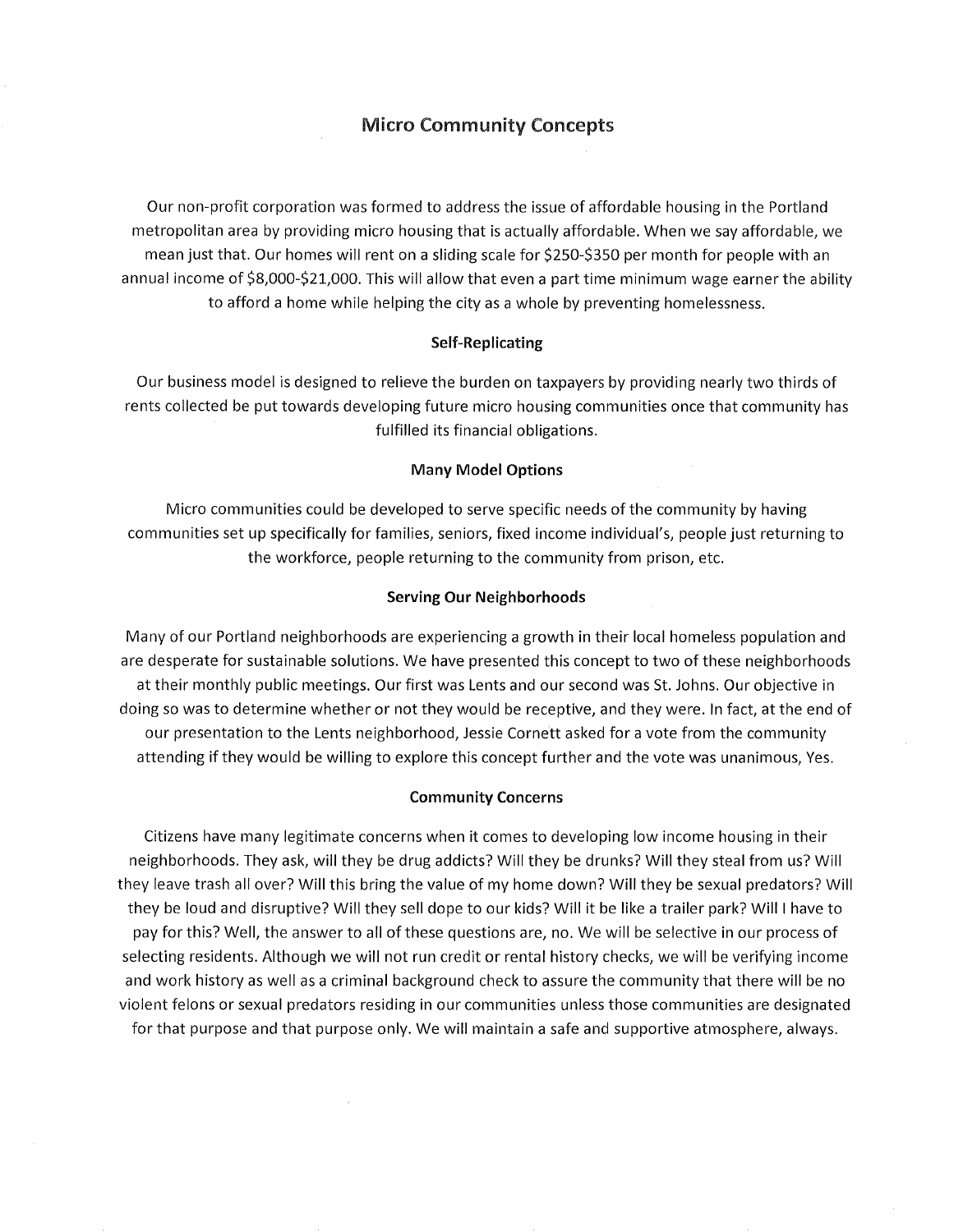### Maintaining Our Communities

Nearly one third of rents collected will be dedicated to maintenance and making improvements in our community. Our duty is to provide an ascetic, clean and safe place to live and a wonderful place to visit. Each community will have one full time manager that will maintain the landscape, keep the buildings and infrastructure in good repair and demand that all residents maintain their areas. There will be no storage of belongings outside of the homes and there will be no added structures other than those approved of by the board of directors and the neighborhood association in which they are located.

## **Community Involvement**

We will strive to promote a healthy and supportive lifestyle in our communities. Solar power production, urban farming and the production of goods that could be sold by retail outlets are a way in which we could generate income for residents as well as support projects in our neighborhoods. We will ask that our residents give back to the community by participating in neighborhood coordinated projects.

### **Community Security**

We require that all residents use their eyes and ears to keep our community safe. Our residents will sign an agreement that requires them to make the manager aware of any suspicious or illegal behavior inside or near our community. We will maintain a safe and secure atmosphere at all times.

### **Community Norms**

Just like every other community, we have rules. In fact, we have a lot of rules. Ours is a special community and all eyes will be on us. It is imperative that we enforce these rules in order to maintain a healthy relationship with our neighbors and our residents. There will be no illegal drug use on our property. There will be no public intoxication on our property. Noise must be kept to a minimum during the day and after dusk there will be a no-noise policy. Residents cannot yell, fight or cause anger in our community. Residents may not use violence or even the threat of violence in our community. Residents may not discriminate against any other resident or guest in our community. Residents are responsible for their guests while on our property and will be held accountable. Residents must maintain a clean area at all times. These are some of our basic rules. All residents will be made aware of these rules and must sign an agreement to uphold these rules as part of the rental application process.

#### **Criteria/Leasing**

We will operate like any other rental agency as far as leasing procedures except that we will not run credit or rental history. We will offer 3, 6 and 12 month leases. We will strive to lease to a wide variety of individual's that reflect the diverse population of Portland. We will attempt to rent to those in the lowest income bracket first in an effort to prevent homelessness and promote employment.